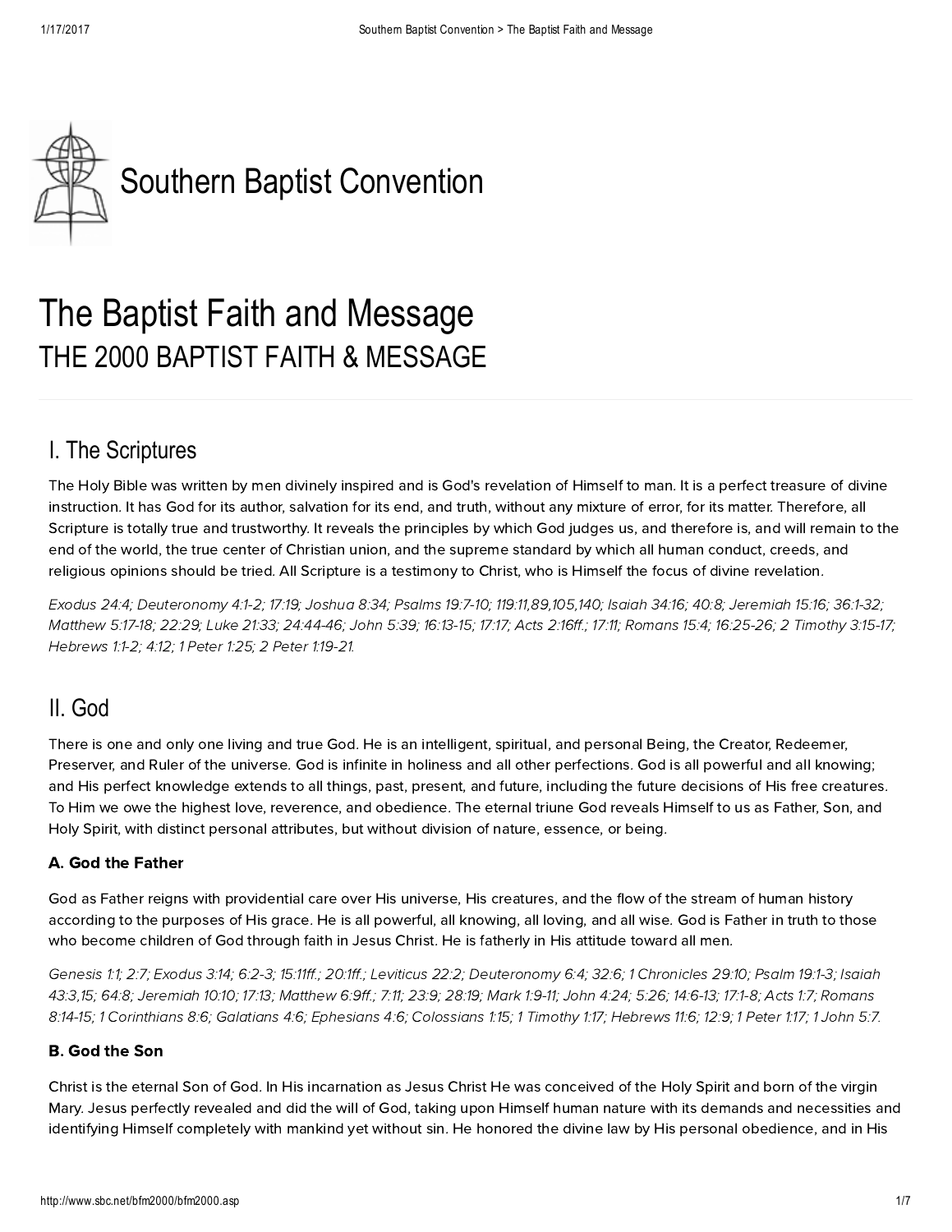substitutionary death on the cross He made provision for the redemption of men from sin. He was raised from the dead with a glorified body and appeared to His disciples as the person who was with them before His crucifixion. He ascended into heaven and is now exalted at the right hand of God where He is the One Mediator, fully God, fully man, in whose Person is effected the reconciliation between God and man. He will return in power and glory to judge the world and to consummate His redemptive mission. He now dwells in all believers as the living and ever present Lord.

[Genesis](http://biblia.com/bible/hcsb/Genesis%2018.1ff) 18:1ff.; [Psalms](http://biblia.com/bible/hcsb/Psalms%202.7ff) 2:7ff.; [110:1ff.](http://biblia.com/bible/hcsb/Psalms%20110.1ff); [Isaiah](http://biblia.com/bible/hcsb/Isaiah%207.14) 7:14; Isaiah [53:1-12;](http://biblia.com/bible/hcsb/Isaiah%2053.1-12) [Matthew](http://biblia.com/bible/hcsb/Matthew%201.18-23) 1:18-23; [3:17;](http://biblia.com/bible/hcsb/Matthew%203.17) [8:29;](http://biblia.com/bible/hcsb/Matthew%208.29) [11:27;](http://biblia.com/bible/hcsb/Matthew%2011.27) [14:33;](http://biblia.com/bible/hcsb/Matthew%2014.33) [16:16](http://biblia.com/bible/hcsb/Matthew%2016.16)[,27;](http://biblia.com/bible/hcsb/Matthew%2016.27) [17:5](http://biblia.com/bible/hcsb/Matthew%2017.5); [27](http://biblia.com/bible/hcsb/Matthew%2017.27); [28:1-6,](http://biblia.com/bible/hcsb/Matthew%2028.1-6)[19;](http://biblia.com/bible/hcsb/Matthew%2028.19) [Mark](http://biblia.com/bible/hcsb/Mark%201.1) 1:1; [3:11;](http://biblia.com/bible/hcsb/Mark%203.11) [Luke](http://biblia.com/bible/hcsb/Luke%201.35) 1:35; [4:41;](http://biblia.com/bible/hcsb/Luke%204.41) [22:70](http://biblia.com/bible/hcsb/Luke%2022.70); [24:46](http://biblia.com/bible/hcsb/Luke%2024.46); [John](http://biblia.com/bible/hcsb/John%201.1-18) 1:1-18[,29;](http://biblia.com/bible/hcsb/John%201.29) [10:30](http://biblia.com/bible/hcsb/John%2010.30)[,38;](http://biblia.com/bible/hcsb/John%2010.38) [11:25-27](http://biblia.com/bible/hcsb/John%2011.25-27); [12:44-50](http://biblia.com/bible/hcsb/John%2012.44-50); [14:7-11;](http://biblia.com/bible/hcsb/John%2014.7-11) [16:15-16,](http://biblia.com/bible/hcsb/John%2016.15-16)[28](http://biblia.com/bible/hcsb/John%2016.28); [17:1-5,](http://biblia.com/bible/hcsb/John%2017.1-5) [21-22;](http://biblia.com/bible/hcsb/John%2017.21-22) [20:1-20,](http://biblia.com/bible/hcsb/John%2020.1-20)[28](http://biblia.com/bible/hcsb/John%2020.28); [Acts](http://biblia.com/bible/hcsb/Acts%201.9) 1:9; [2:22-24;](http://biblia.com/bible/hcsb/Acts%202.22-24) [7:55-56](http://biblia.com/bible/hcsb/Acts%207.55-56); [9:4-5,](http://biblia.com/bible/hcsb/Acts%209.4-5)[20](http://biblia.com/bible/hcsb/Acts%209.20); [Romans](http://biblia.com/bible/hcsb/Romans%201.3-4) 1:3-4; [3:23-26](http://biblia.com/bible/hcsb/Romans%203.23-26); [5:6-21](http://biblia.com/bible/hcsb/Romans%205.6-21); [8:1-3](http://biblia.com/bible/hcsb/Romans%208.1-3)[,34;](http://biblia.com/bible/hcsb/Romans%208.34) [10:4](http://biblia.com/bible/hcsb/Romans%2010.4); 1 [Corinthians](http://biblia.com/bible/hcsb/1%20Corinthians%201.30) 1:30; [2:2](http://biblia.com/bible/hcsb/1%20Corinthians%202.2); [8:6](http://biblia.com/bible/hcsb/1%20Corinthians%208.6); [15:1-8](http://biblia.com/bible/hcsb/1%20Corinthians%2015.1-8)[,2](http://biblia.com/bible/hcsb/2%20Corinthians%205.19-21)[4-28](http://biblia.com/bible/hcsb/1%20Corinthians%2015.24-28)[;](http://biblia.com/bible/hcsb/2%20Corinthians%205.19-21) 2 Corinthians 5:19-21; [8:9](http://biblia.com/bible/hcsb/2%20Corinthians%208.9); [Galatians](http://biblia.com/bible/hcsb/Galatians%204.4-5) 4:4-5; E[phesians](http://biblia.com/bible/hcsb/Ephesians%201.20) 1:20; [3:11](http://biblia.com/bible/hcsb/Ephesians%203.11); [4:7-10](http://biblia.com/bible/hcsb/Ephesians%204.7-10); [Philippians](http://biblia.com/bible/hcsb/Philippians%202.5-11) 2:5-11; [Colossians](http://biblia.com/bible/hcsb/Colossians%201.13-22) 1:13-22; [2:9;](http://biblia.com/bible/hcsb/Colossians%202.9) 1 [Thessalonians](http://biblia.com/bible/hcsb/1%20Thessalonians%204.14-18) 4:14-18; 1 [Timoth](http://biblia.com/bible/hcsb/1%20Timothy%202.5-6)y 2:5-6; [3:16;](http://biblia.com/bible/hcsb/1%20Timothy%203.16) Titus [2:13-14](http://biblia.com/bible/hcsb/Titus%202.13-14); Hebrews 1:1-3; [4:14-15;](http://biblia.com/bible/hcsb/Hebrews%204.14-15) [7:14-28](http://biblia.com/bible/hcsb/Hebrews%207.14-28); [9](http://biblia.com/bible/hcsb/1%20John%201.7-9)[:12-1](http://biblia.com/bible/hcsb/Hebrews%209.12-15)[5,](http://biblia.com/bible/hcsb/1%20John%201.7-9)[24-28](http://biblia.com/bible/hcsb/Hebrews%209.24-28)[;](http://biblia.com/bible/hcsb/1%20John%201.7-9) [12:2;](http://biblia.com/bible/hcsb/Hebrews%2012.2) [13:8](http://biblia.com/bible/hcsb/Hebrews%2013.8); 1 Peter [2:21-25;](http://biblia.com/bible/hcsb/1%20Peter%202.21-25) [3:22](http://biblia.com/bible/hcsb/1%20Peter%203.22); 1 John 1:7-9; [3:2](http://biblia.com/bible/hcsb/1%20John%203.2); [4:14-15](http://biblia.com/bible/hcsb/1%20John%204.14-15); [5:9;](http://biblia.com/bible/hcsb/1%20John%205.9) 2 [John](http://biblia.com/bible/hcsb/2%20John%207-9) 7-9; [Revelation](http://biblia.com/bible/hcsb/Revelation%201.13-16) 1:13-16; [5:9-14](http://biblia.com/bible/hcsb/Revelation%205.9-14); [12:10-11;](http://biblia.com/bible/hcsb/Revelation%2012.10-11) [13:8;](http://biblia.com/bible/hcsb/Revelation%2013.8) [19:16](http://biblia.com/bible/hcsb/Revelation%2019.16).

#### C. God the Holy Spirit

The Holy Spirit is the Spirit of God, fully divine. He inspired holy men of old to write the Scriptures. Through illumination He enables men to understand truth. He exalts Christ. He convicts men of sin, of righteousness, and of judgment. He calls men to the Saviour, and effects regeneration. At the moment of regeneration He baptizes every believer into the Body of Christ. He cultivates Christian character, comforts believers, and bestows the spiritual gifts by which they serve God through His church. He seals the believer unto the day of final redemption. His presence in the Christian is the quarantee that God will bring the believer into the fullness of the stature of Christ. He enlightens and empowers the believer and the church in worship, evangelism, and service.

[Genesis](http://biblia.com/bible/hcsb/Genesis%201.2) 1:2; [Judges](http://biblia.com/bible/hcsb/Judges%2014.6) 14:6; Job [26:13](http://biblia.com/bible/hcsb/Job%2026.13); [Psalms](http://biblia.com/bible/hcsb/Psalms%2051.11) 51:11; [139:7ff](http://biblia.com/bible/hcsb/Psalms%20139.7ff).; [Isaiah](http://biblia.com/bible/hcsb/Isaiah%2061.1-3) 61:1-3; Joel [2:28-32;](http://biblia.com/bible/hcsb/Joel%202.28-32) [Matthew](http://biblia.com/bible/hcsb/Matthew%201.18) 1:18; [3:16;](http://biblia.com/bible/hcsb/Matthew%203.16) [4:1](http://biblia.com/bible/hcsb/Matthew%204.1); [12:28-32](http://biblia.com/bible/hcsb/Matthew%2012.28-32); [28:19;](http://biblia.com/bible/hcsb/Matthew%2028.19) Mark 1:10[,12](http://biblia.com/bible/hcsb/Mark%201.12); [Luke](http://biblia.com/bible/hcsb/Luke%201.35) 1:35; [4:1](http://biblia.com/bible/hcsb/Luke%204.1)[,18-19;](http://biblia.com/bible/hcsb/Luke%204.18-19) [11:13;](http://biblia.com/bible/hcsb/Luke%2011.13) [12:12](http://biblia.com/bible/hcsb/Luke%2012.12); [24:49](http://biblia.com/bible/hcsb/Luke%2024.49); [John](http://biblia.com/bible/hcsb/John%204.24) 4:24; [14:16-17,26;](http://biblia.com/bible/hcsb/Mark%201.10) [15:26;](http://biblia.com/bible/hcsb/John%2015.26) [16:7-14;](http://biblia.com/bible/hcsb/John%2016.7-14) [Acts](http://biblia.com/bible/hcsb/Acts%201.8) 1:8; [2:1-4](http://biblia.com/bible/hcsb/Acts%202.1-4)[,38](http://biblia.com/bible/hcsb/Acts%202.38); [4:31;](http://biblia.com/bible/hcsb/Acts%204.31) [5:3;](http://biblia.com/bible/hcsb/Acts%205.3) [6:3;](http://biblia.com/bible/hcsb/Acts%206.3) [7:55](http://biblia.com/bible/hcsb/Acts%207.55); [8:17,](http://biblia.com/bible/hcsb/Acts%208.17)[39;](http://biblia.com/bible/hcsb/Acts%208.39) [10:44](http://biblia.com/bible/hcsb/Acts%2010.44); [13:2;](http://biblia.com/bible/hcsb/Acts%2013.2) [15:28](http://biblia.com/bible/hcsb/Acts%2015.28); [16:6;](http://biblia.com/bible/hcsb/Acts%2016.6) [19:1-6](http://biblia.com/bible/hcsb/Acts%2019.1-6); [Romans](http://biblia.com/bible/hcsb/Romans%208.9-11) 8:9-11[,14-16](http://biblia.com/bible/hcsb/Romans%208.14-16),[26-27;](http://biblia.com/bible/hcsb/Romans%208.26-27) 1 [Corinthians](http://biblia.com/bible/hcsb/1%20Corinthians%202.10-14) 2:10-14; [3:16;](http://biblia.com/bible/hcsb/1%20Corinthians%203.16) [12:3-11](http://biblia.com/bible/hcsb/1%20Corinthians%2012.3-11),[13](http://biblia.com/bible/hcsb/1%20Corinthians%2012.13); [Galatians](http://biblia.com/bible/hcsb/Galatians%204.6) 4:6; [phesians](http://biblia.com/bible/hcsb/Ephesians%201.13-14) 1:13-14; [4:30](http://biblia.com/bible/hcsb/Ephesians%204.30); [5:18;](http://biblia.com/bible/hcsb/Ephesians%205.18) 1 [Thessalonians](http://biblia.com/bible/hcsb/1%20Thessalonians%205.19) 5:19; 1 [Timoth](http://biblia.com/bible/hcsb/2%20Timothy%201.14)y 3:16; [4:1;](http://biblia.com/bible/hcsb/1%20Timothy%204.1) 2 Timothy 1:14; [3:16;](http://biblia.com/bible/hcsb/2%20Timothy%203.16) Hebrews 9:8.[14;](http://biblia.com/bible/hcsb/Hebrews%209.14) 2 [Peter](http://biblia.com/bible/hcsb/2%20Peter%201.21) 1:21; 1 [John](http://biblia.com/bible/hcsb/1%20John%204.13) 4:13; [5:6-7;](http://biblia.com/bible/hcsb/1%20John%205.6-7) [Revelation](http://biblia.com/bible/hcsb/Revelation%201.10) 1:10; [22:17](http://biblia.com/bible/hcsb/Revelation%2022.17).

#### III. Man

Man is the special creation of God, made in His own image. He created them male and female as the crowning work of His creation. The gift of gender is thus part of the goodness of God's creation. In the eginning man was innocent of sin and was endowed by his Creator with freedom of choice. By his free choice man sinned against God and brought sin into the human race. Through the temptation of Satan man transgressed the command of God, and fell from his original innocence whereby his posterity inherit a nature and an environment inclined toward sin. Therefore, as soon as they are capable of moral action, they become transgressors and are under condemnation. Only the grace of God can bring man into His holy fellowship and enable man to fulfill the creative purpose of God. The sacredness of human personality is evident in that God created man in His own image, and in that Christ died for man; therefore, every person of every race possesses full dignity and is worthy of respect and Christian love.

[Genesis](http://biblia.com/bible/hcsb/Genesis%201.26-30) 1:26-30; [2:5](http://biblia.com/bible/hcsb/Genesis%202.5)[,7](http://biblia.com/bible/hcsb/Genesis%202.7)[,18-22;](http://biblia.com/bible/hcsb/Genesis%202.18-22) [3](http://biblia.com/bible/hcsb/Genesis%202.3); [9:6;](http://biblia.com/bible/hcsb/Genesis%209.6) Psalms 1; 8:3-6; 32:1-5; 51:5; [Isaiah](http://biblia.com/bible/hcsb/Isaiah%206.5) 6:5; [Jeremiah](http://biblia.com/bible/hcsb/Jeremiah%2017.5) 17:5; [Matthew](http://biblia.com/bible/hcsb/Matthew%2016.26) 16:26; Acts [17:26-31;](http://biblia.com/bible/hcsb/Acts%2017.26-31) Romans 1:19-32; [3:10-18](http://biblia.com/bible/hcsb/Romans%203.10-18),[23;](http://biblia.com/bible/hcsb/Romans%203.23) [5:6](http://biblia.com/bible/hcsb/Romans%205.6)[,12,](http://biblia.com/bible/hcsb/Romans%205.12)[19;](http://biblia.com/bible/hcsb/Romans%205.19) [6:6](http://biblia.com/bible/hcsb/Romans%206.6); [7:14-25;](http://biblia.com/bible/hcsb/Romans%207.14-25) [8:14-18](http://biblia.com/bible/hcsb/Romans%208.14-18)[,29;](http://biblia.com/bible/hcsb/Romans%208.29) 1 [Corinthians](http://biblia.com/bible/hcsb/Romans%201.19-32) 1:21-31; [15:19,](http://biblia.com/bible/hcsb/1%20Corinthians%2015.19)[21-22](http://biblia.com/bible/hcsb/1%20Corinthians%2015.21-22); [phesians](http://biblia.com/bible/hcsb/Ephesians%202.1-22) 2:1-22; [Colossians](http://biblia.com/bible/hcsb/Colossians%201.21-22) 1:21-22; [3:9-11.](http://biblia.com/bible/hcsb/Colossians%203.9-11)

#### IV. Salvation

Salvation involves the redemption of the whole man, and is offered freely to all who accept Jesus Christ as Lord and Saviour, who by His own blood obtained eternal redemption for the believer. In its broadest sense salvation includes regeneration, justification, sanctification, and glorification. There is no salvation apart from personal faith in Jesus Christ as Lord.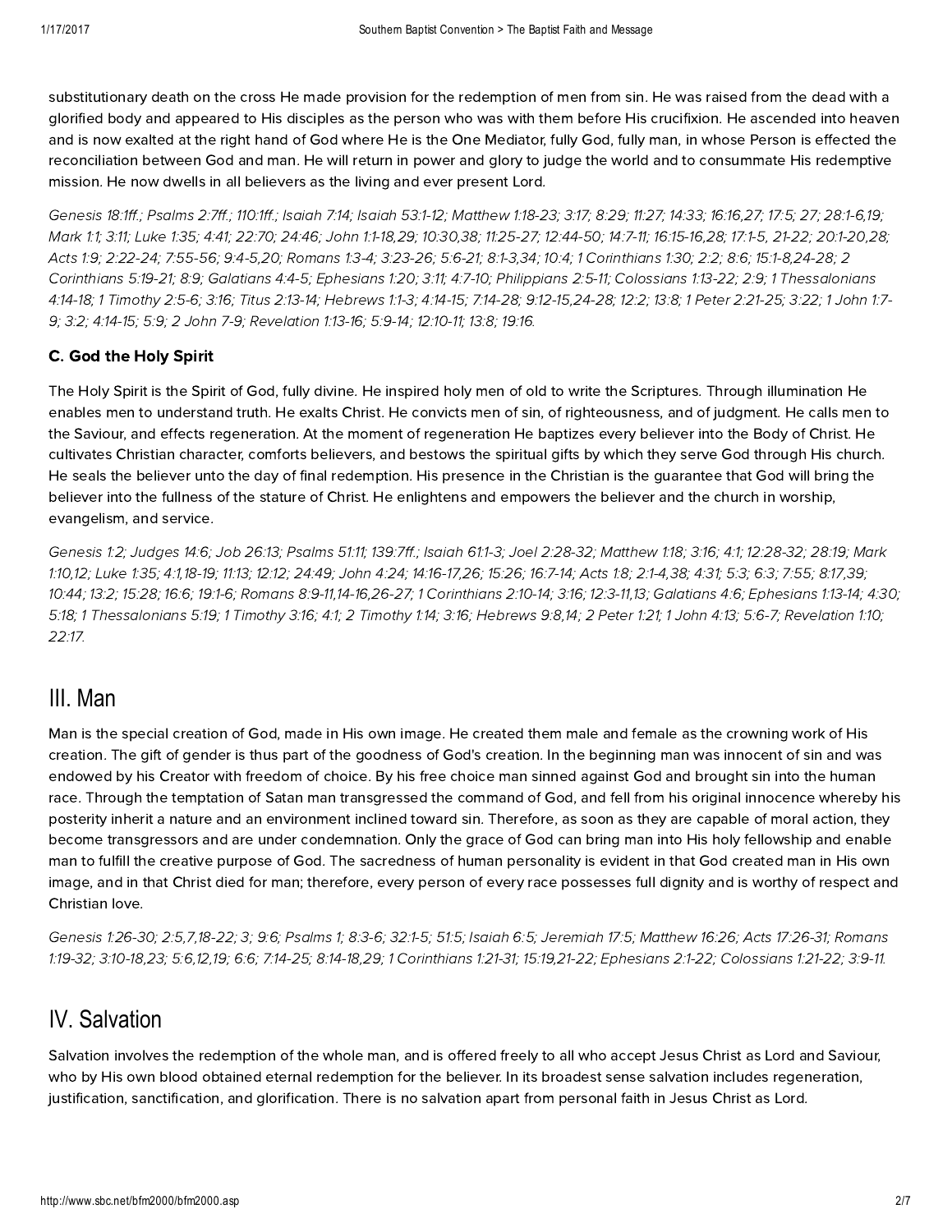A. Regeneration, or the new birth, is a work of God's grace whereby believers become new creatures in Christ Jesus. It is a change of heart wrought by the Holy Spirit through conviction of sin, to which the sinner responds in repentance toward God and faith in the Lord Jesus Christ. Repentance and faith are inseparable experiences of grace.

Repentance is a genuine turning from sin toward God. Faith is the acceptance of Jesus Christ and commitment of the entire personality to Him as Lord and Saviour.

. Justification is God's gracious and full acquittal upon principles of His righteousness of all sinners who repent and elieve in Christ. Justification brings the believer unto a relationship of peace and favor with God.

C. Sanctification is the experience, beginning in regeneration, by which the believer is set apart to God's purposes, and is enabled to progress toward moral and spiritual maturity through the presence and power of the Holy Spirit dwelling in him. Growth in grace should continue throughout the regenerate person's life.

D. Glorification is the culmination of salvation and is the final blessed and abiding state of the redeemed.

[Genesis](http://biblia.com/bible/hcsb/Genesis%203.15) 3:15; E[xodus](http://biblia.com/bible/hcsb/Exodus%203.14-17) 3:14-17; [6:2-8;](http://biblia.com/bible/hcsb/Exodus%206.2-8) [Matthew](http://biblia.com/bible/hcsb/Matthew%201.21) 1:21; [4:17](http://biblia.com/bible/hcsb/Matthew%204.17); [16:21-26](http://biblia.com/bible/hcsb/Matthew%2016.21-26); [27:22-28:6](http://biblia.com/bible/hcsb/Matthew%2027.22-28.6); Luke [1:68-69](http://biblia.com/bible/hcsb/Luke%201.68-69); [2:28-32](http://biblia.com/bible/hcsb/Luke%202.28-32); John [1:11-14](http://biblia.com/bible/hcsb/John%201.11-14).[29;](http://biblia.com/bible/hcsb/John%201.29) [3:3-21](http://biblia.com/bible/hcsb/John%203.3-21).36; [5:24;](http://biblia.com/bible/hcsb/John%205.24) [10:9](http://biblia.com/bible/hcsb/John%2010.9),[28-29](http://biblia.com/bible/hcsb/John%2010.28-29); [15:1-16;](http://biblia.com/bible/hcsb/John%2015.1-16) [17:17;](http://biblia.com/bible/hcsb/John%2017.17) [Acts](http://biblia.com/bible/hcsb/Acts%202.21) 2:21; [4:12;](http://biblia.com/bible/hcsb/Acts%204.12) [15:11;](http://biblia.com/bible/hcsb/Acts%2015.11) [16:30-31](http://biblia.com/bible/hcsb/Acts%2016.30-31); [17:30-31;](http://biblia.com/bible/hcsb/Acts%2017.30-31) [20:32](http://biblia.com/bible/hcsb/Acts%2020.32); [Romans](http://biblia.com/bible/hcsb/Romans%201.16-18) 1:16-18; [2:4](http://biblia.com/bible/hcsb/Romans%202.4); [3:23-25;](http://biblia.com/bible/hcsb/Romans%203.23-25) [4:3ff](http://biblia.com/bible/hcsb/Romans%204.3ff).; [5:8-10;](http://biblia.com/bible/hcsb/Romans%205.8-10) [6:1-23](http://biblia.com/bible/hcsb/Romans%206.1-23); [8:1-18,](http://biblia.com/bible/hcsb/Romans%208.1-18)29- 39; [10:9-10](http://biblia.com/bible/hcsb/Romans%2010.9-10),[13;](http://biblia.com/bible/hcsb/Romans%2010.13) [13:11-14](http://biblia.com/bible/hcsb/Romans%2013.11-14); 1 [Corinthians](http://biblia.com/bible/hcsb/1%20Corinthians%201.18) 1:18[,30](http://biblia.com/bible/hcsb/1%20Corinthians%201.30); [6:19-20](http://biblia.com/bible/hcsb/1%20Corinthians%206.19-20); [15:10;](http://biblia.com/bible/hcsb/1%20Corinthians%2015.10) 2 [Corinthians](http://biblia.com/bible/hcsb/Romans%208.29-39) 5:17-20; [Galatians](http://biblia.com/bible/hcsb/Galatians%202.20) 2:20; [3:13;](http://biblia.com/bible/hcsb/Galatians%203.13) [5:22-25](http://biblia.com/bible/hcsb/Galatians%205.22-25); [6:15;](http://biblia.com/bible/hcsb/Galatians%206.15) [phesians](http://biblia.com/bible/hcsb/Ephesians%201.7) 1:7; [2:8-22](http://biblia.com/bible/hcsb/Ephesians%202.8-22); [4:11-16](http://biblia.com/bible/hcsb/Ephesians%204.11-16); [Philippians](http://biblia.com/bible/hcsb/Philippians%202.12-13) 2:12-13; [Colossians](http://biblia.com/bible/hcsb/Colossians%201.9-22) 1:9-22; [3:1ff.](http://biblia.com/bible/hcsb/Colossians%203.1ff); 1 [Thessalonians](http://biblia.com/bible/hcsb/1%20Thessalonians%205.23-24) 5:23-24; 2 [Timoth](http://biblia.com/bible/hcsb/2%20Timothy%201.12)y 1:12; Titus [2:11-14](http://biblia.com/bible/hcsb/Titus%202.11-14); Hebrews 2:1-3; [5:8-9;](http://biblia.com/bible/hcsb/Hebrews%205.8-9) [9:24-28](http://biblia.com/bible/hcsb/Hebrews%209.24-28); [11:1-12:8](http://biblia.com/bible/hcsb/Hebrews%2011.1-12.8)[,14;](http://biblia.com/bible/hcsb/Hebrews%2011.14) James [2:14-26](http://biblia.com/bible/hcsb/James%202.14-26); 1 Peter [1:2-23](http://biblia.com/bible/hcsb/1%20Peter%201.2-23); 1 John [1:6-2:11;](http://biblia.com/bible/hcsb/1%20John%201.6-2.11) [Revelation](http://biblia.com/bible/hcsb/Revelation%203.20) 3:20; [21:1-22:5](http://biblia.com/bible/hcsb/Revelation%2021.1-22.5).

# V. God's Purpose of Grace

lection is the gracious purpose of God, according to which He regenerates, justifies, sanctifies, and glorifies sinners. It is consistent with the free agency of man, and comprehends all the means in connection with the end. It is the glorious display of God's sovereign goodness, and is infinitely wise, holy, and unchangeable. It excludes boasting and promotes humility.

All true believers endure to the end. Those whom God has accepted in Christ, and sanctified by His Spirit, will never fall away from the state of grace, but shall persevere to the end. Believers may fall into sin through neglect and temptation, whereby they grieve the Spirit, impair their graces and comforts, and bring reproach on the cause of Christ and temporal judgments on themselves; yet they shall be kept by the power of God through faith unto salvation.

[Genesis](http://biblia.com/bible/hcsb/Genesis%2012.1-3) 12:1-3; E[xodus](http://biblia.com/bible/hcsb/Exodus%2019.5-8) 19:5-8; 1 S[amuel](http://biblia.com/bible/hcsb/1%20Samuel%208.4-7) 8:4-7,[19-22;](http://biblia.com/bible/hcsb/1%20Samuel%208.19-22) [Isaiah](http://biblia.com/bible/hcsb/Isaiah%205.1-7) 5:1-7; [Jeremiah](http://biblia.com/bible/hcsb/Jeremiah%2031.31ff) 31:31ff.; [Matthew](http://biblia.com/bible/hcsb/Matthew%2016.18-19) 16:18-19; [21:28-45;](http://biblia.com/bible/hcsb/Matthew%2021.28-45) [24:22](http://biblia.com/bible/hcsb/Matthew%2024.22),[31](http://biblia.com/bible/hcsb/Matthew%2024.31); [25:34](http://biblia.com/bible/hcsb/Matthew%2025.34); Luke [1:68-79;](http://biblia.com/bible/hcsb/Luke%201.68-79) [2:29-32](http://biblia.com/bible/hcsb/Luke%202.29-32); [19:41-44;](http://biblia.com/bible/hcsb/Luke%2019.41-44) [24:44-48](http://biblia.com/bible/hcsb/Luke%2024.44-48); John [1:12-14](http://biblia.com/bible/hcsb/John%201.12-14); [3:16;](http://biblia.com/bible/hcsb/John%203.16) [5:24](http://biblia.com/bible/hcsb/John%205.24); [6:44-45,](http://biblia.com/bible/hcsb/John%206.44-45)[65](http://biblia.com/bible/hcsb/John%206.65); [10:27-29](http://biblia.com/bible/hcsb/John%2010.27-29); [15:16;](http://biblia.com/bible/hcsb/John%2015.16) [17:6](http://biblia.com/bible/hcsb/John%2017.6)[,12](http://biblia.com/bible/hcsb/John%2017.12),[17-18;](http://biblia.com/bible/hcsb/John%2017.17-18) Acts [20:32;](http://biblia.com/bible/hcsb/Acts%2020.32) Romans 5:9-10; [8:28-39;](http://biblia.com/bible/hcsb/Romans%208.28-39) [10:12-15](http://biblia.com/bible/hcsb/Romans%2010.12-15); [11:5-7,26-36;](http://biblia.com/bible/hcsb/Romans%205.9-10) 1 [Corinthians](http://biblia.com/bible/hcsb/1%20Corinthians%201.1-2) 1:1-2; [15:24-28;](http://biblia.com/bible/hcsb/1%20Corinthians%2015.24-28) E[phesians](http://biblia.com/bible/hcsb/Ephesians%201.4-23) 1:4-23; [2:1-10](http://biblia.com/bible/hcsb/Ephesians%202.1-10); [3:1-11;](http://biblia.com/bible/hcsb/Ephesians%203.1-11) [Colossians](http://biblia.com/bible/hcsb/Colossians%201.12-14) 1:12-14; 2 [Thessalonians](http://biblia.com/bible/hcsb/2%20Thessalonians%202.13-14) 2:13-14; 2 [Timoth](http://biblia.com/bible/hcsb/2%20Timothy%201.12)y 1:12; [2:10](http://biblia.com/bible/hcsb/2%20Timothy%202.10),[19](http://biblia.com/bible/hcsb/2%20Timothy%202.19); Hebrews 11:39-12:2; [James](http://biblia.com/bible/hcsb/James%201.12) 1:12; 1 [Peter](http://biblia.com/bible/hcsb/1%20Peter%201.2-5) 1:2-5[,13;](http://biblia.com/bible/hcsb/1%20Peter%201.13) [2:4-10;](http://biblia.com/bible/hcsb/1%20Peter%202.4-10) 1 [John](http://biblia.com/bible/hcsb/1%20John%201.7-9) 1:7-9; [2:19;](http://biblia.com/bible/hcsb/1%20John%202.19) [3:2.](http://biblia.com/bible/hcsb/1%20John%203.2)

# VI. The Church

A New Testament church of the Lord Jesus Christ is an autonomous local congregation of baptized believers, associated by covenant in the faith and fellowship of the gospel; observing the two ordinances of Christ, governed by His laws, exercising the gifts, rights, and privileges invested in them by His Word, and seeking to extend the gospel to the ends of the earth. Each congregation operates under the Lordship of Christ through democratic processes. In such a congregation each memer is responsible and accountable to Christ as Lord. Its scriptural officers are pastors and deacons. While both men and women are gifted for service in the church, the office of pastor is limited to men as qualified by Scripture.

The New Testament speaks also of the church as the Body of Christ which includes all of the redeemed of all the ages, believers from every tribe, and tongue, and people, and nation.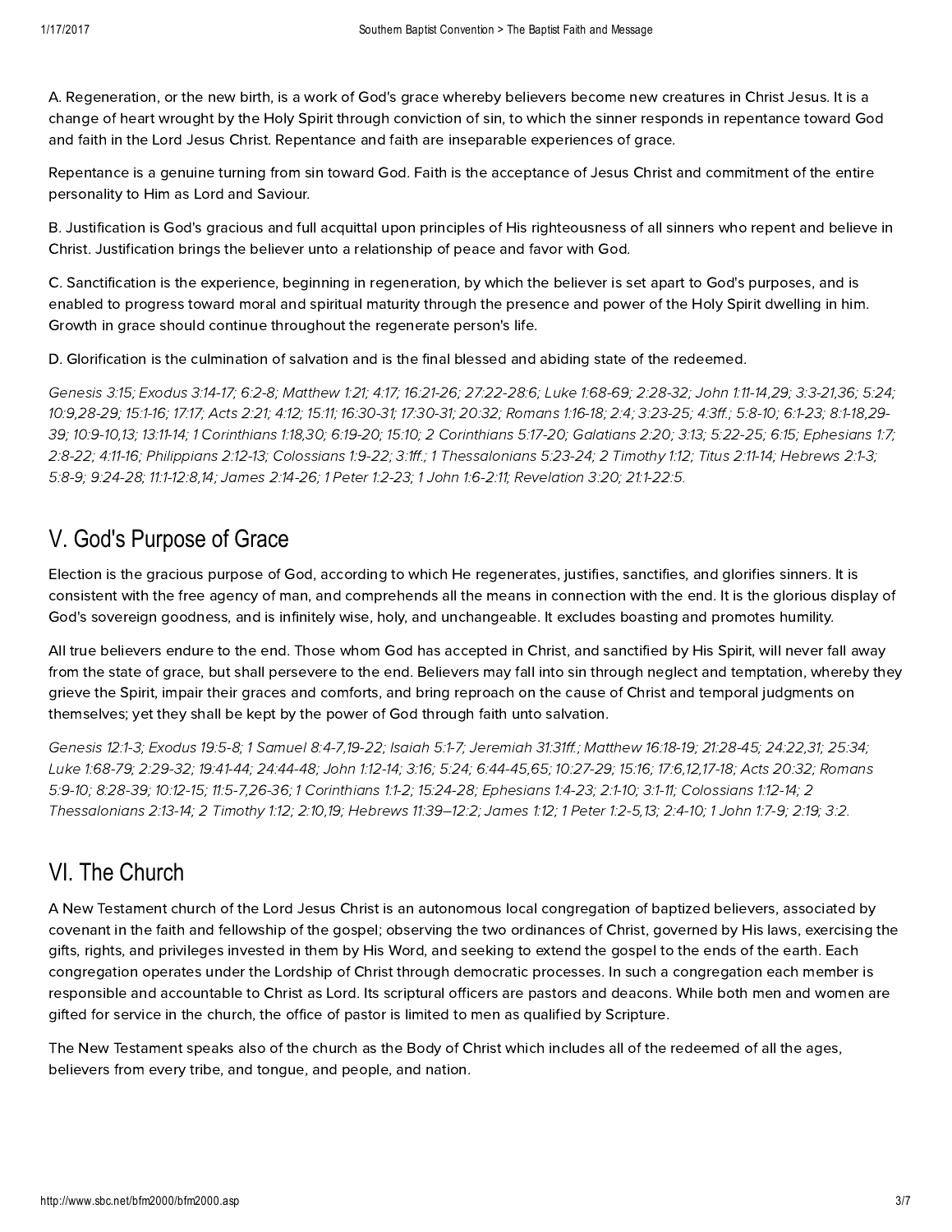[Matthew](http://biblia.com/bible/hcsb/Matthew%2016.15-19) 16:15-19; [18:15-20](http://biblia.com/bible/hcsb/Matthew%2018.15-20); Acts [2:41-42](http://biblia.com/bible/hcsb/Acts%202.41-42)[,47;](http://biblia.com/bible/hcsb/Acts%202.47) [5:11-14](http://biblia.com/bible/hcsb/Acts%205.11-14); [6:3-6;](http://biblia.com/bible/hcsb/Acts%206.3-6) [13:1-3](http://biblia.com/bible/hcsb/Acts%2013.1-3); [14:23,](http://biblia.com/bible/hcsb/Acts%2014.23)[27](http://biblia.com/bible/hcsb/Acts%2014.27); [15:1-30](http://biblia.com/bible/hcsb/Acts%2015.1-30); [16:5;](http://biblia.com/bible/hcsb/Acts%2016.5) [20:28](http://biblia.com/bible/hcsb/Acts%2020.28); [Romans](http://biblia.com/bible/hcsb/Romans%201.7) 1:7; 1 [Corinthians](http://biblia.com/bible/hcsb/1%20Corinthians%201.2) 1:2; [3:16;](http://biblia.com/bible/hcsb/1%20Corinthians%203.16) [5:4-5](http://biblia.com/bible/hcsb/1%20Corinthians%205.4-5); [7:17](http://biblia.com/bible/hcsb/1%20Corinthians%207.17); [9:13-14;](http://biblia.com/bible/hcsb/1%20Corinthians%209.13-14) [12;](http://biblia.com/bible/hcsb/1%20Corinthians%209.12) [phesians](http://biblia.com/bible/hcsb/Ephesians%201.22-23) 1:22-23; [2:19-22;](http://biblia.com/bible/hcsb/Ephesians%202.19-22) [3:8-11](http://biblia.com/bible/hcsb/Ephesians%203.8-11),[21;](http://biblia.com/bible/hcsb/Ephesians%203.21) [5:22-32;](http://biblia.com/bible/hcsb/Ephesians%205.22-32) [Philippians](http://biblia.com/bible/hcsb/Philippians%201.1) 1:1; [Colossians](http://biblia.com/bible/hcsb/Colossians%201.18) 1:18; 1 [Timoth](http://biblia.com/bible/hcsb/1%20Timothy%202.9-14) 2:9-14; [3:1-15;](http://biblia.com/bible/hcsb/1%20Timothy%203.1-15) [4:14](http://biblia.com/bible/hcsb/1%20Timothy%204.14); Hebrews 11:39-40; 1 [Peter](http://biblia.com/bible/hcsb/1%20Peter%205.1-4) 5:1-4; Revelation 2-3; 21:2-3.

### VII. Baptism and the Lord's Supper

Christian baptism is the immersion of a believer in water in the name of the Father, the Son, and the Holy Spirit. It is an act of obedience symbolizing the believer's faith in a crucified, buried, and risen Saviour, the believer's death to sin, the burial of the old life, and the resurrection to walk in newness of life in Christ Jesus. It is a testimony to his faith in the final resurrection of the dead. Being a church ordinance, it is prerequisite to the privileges of church membership and to the Lord's Supper.

The Lord's Supper is a symbolic act of obedience whereby members of the church, through partaking of the bread and the fruit of the vine, memorialize the death of the Redeemer and anticipate His second coming.

[Matthew](http://biblia.com/bible/hcsb/Matthew%203.13-17) 3:13-17; [26:26-30;](http://biblia.com/bible/hcsb/Matthew%2026.26-30) [28:19-20](http://biblia.com/bible/hcsb/Matthew%2028.19-20); [Mark](http://biblia.com/bible/hcsb/Mark%201.9-11) 1:9-11; [14:22-26](http://biblia.com/bible/hcsb/Mark%2014.22-26); Luke [3:21-22](http://biblia.com/bible/hcsb/Luke%203.21-22); [22:19-20;](http://biblia.com/bible/hcsb/Luke%2022.19-20) [John](http://biblia.com/bible/hcsb/John%203.23) 3:23; Acts [2:41-42](http://biblia.com/bible/hcsb/Acts%202.41-42); [8:35-39;](http://biblia.com/bible/hcsb/Acts%208.35-39) [16:30-33](http://biblia.com/bible/hcsb/Acts%2016.30-33); [20:7;](http://biblia.com/bible/hcsb/Acts%2020.7) [Romans](http://biblia.com/bible/hcsb/Romans%206.3-5) 6:3-5; 1 [Corinthians](http://biblia.com/bible/hcsb/1%20Corinthians%2010.16) 10:16[,21](http://biblia.com/bible/hcsb/1%20Corinthians%2010.21); [11:23-29](http://biblia.com/bible/hcsb/1%20Corinthians%2011.23-29); [Colossians](http://biblia.com/bible/hcsb/Colossians%202.12) 2:12.

# VIII. The Lord's Day

The first day of the week is the Lord's Day. It is a Christian institution for regular observance. It commemorates the resurrection of Christ from the dead and should include exercises of worship and spiritual devotion, oth pulic and private. Activities on the Lord's Day should be commensurate with the Christian's conscience under the Lordship of Jesus Christ.

[xodus](http://biblia.com/bible/hcsb/Exodus%2020.8-11) 20:8-11; [Matthew](http://biblia.com/bible/hcsb/Matthew%2012.1-12) 12:1-12; [28:1ff.](http://biblia.com/bible/hcsb/Matthew%2028.1ff); Mark [2:27-28;](http://biblia.com/bible/hcsb/Mark%202.27-28) [16:1-7](http://biblia.com/bible/hcsb/Mark%2016.1-7); Luke [24:1-3](http://biblia.com/bible/hcsb/Luke%2024.1-3)[,3](http://biblia.com/bible/hcsb/Romans%2014.5-10)[3-36](http://biblia.com/bible/hcsb/Luke%2024.33-36)[;](http://biblia.com/bible/hcsb/Romans%2014.5-10) John [4:21-24](http://biblia.com/bible/hcsb/John%204.21-24); [20:1,](http://biblia.com/bible/hcsb/John%2020.1)[19-28](http://biblia.com/bible/hcsb/John%2020.19-28); Acts [20:7;](http://biblia.com/bible/hcsb/Acts%2020.7) Romans 14:5- 10; I [Corinthians](http://biblia.com/bible/hcsb/I%20Corinthians%2016.1-2) 16:1-2; [Colossians](http://biblia.com/bible/hcsb/Colossians%202.16) 2:16; [3:16](http://biblia.com/bible/hcsb/Colossians%203.16); [Revelation](http://biblia.com/bible/hcsb/Revelation%201.10) 1:10.

# IX. The Kingdom

The Kingdom of God includes both His general sovereignty over the universe and His particular kingship over men who willfully acknowledge Him as King. Particularly the Kingdom is the realm of salvation into which men enter by trustful, childlike commitment to Jesus Christ. Christians ought to pray and to labor that the Kingdom may come and God's will be done on earth. The full consummation of the Kingdom awaits the return of Jesus Christ and the end of this age.

[Genesis](http://biblia.com/bible/hcsb/Genesis%201.1) 1:1; [Isaiah](http://biblia.com/bible/hcsb/Isaiah%209.6-7) 9:6-7; [Jeremiah](http://biblia.com/bible/hcsb/Jeremiah%2023.5-6) 23:5-6; [Matthew](http://biblia.com/bible/hcsb/Matthew%203.2) 3:2; [4:8-10](http://biblia.com/bible/hcsb/Matthew%204.8-10)[,23](http://biblia.com/bible/hcsb/Matthew%204.23); [12:25-28;](http://biblia.com/bible/hcsb/Matthew%2012.25-28) [13:1-52](http://biblia.com/bible/hcsb/Matthew%2013.1-52); [25:31-46](http://biblia.com/bible/hcsb/Matthew%2025.31-46); [26:29](http://biblia.com/bible/hcsb/Matthew%2026.29); Mark [1:14-15](http://biblia.com/bible/hcsb/Mark%201.14-15); [9:1](http://biblia.com/bible/hcsb/Mark%209.1); [Luke](http://biblia.com/bible/hcsb/Luke%204.43) 4:43; [8:1;](http://biblia.com/bible/hcsb/Luke%208.1) [9:2](http://biblia.com/bible/hcsb/Luke%209.2); [12:31-32;](http://biblia.com/bible/hcsb/Luke%2012.31-32) [17:20-21;](http://biblia.com/bible/hcsb/Luke%2017.20-21) [23:42;](http://biblia.com/bible/hcsb/Luke%2023.42) [John](http://biblia.com/bible/hcsb/John%203.3) 3:3; [18:36;](http://biblia.com/bible/hcsb/John%2018.36) Acts [1:6-7](http://biblia.com/bible/hcsb/Acts%201.6-7); [17:22-31;](http://biblia.com/bible/hcsb/Acts%2017.22-31) [Romans](http://biblia.com/bible/hcsb/Romans%205.17) 5:17; [8:19;](http://biblia.com/bible/hcsb/Romans%208.19) 1 [Corinthians](http://biblia.com/bible/hcsb/1%20Corinthians%2015.24-28) 15:24-28; [Colossians](http://biblia.com/bible/hcsb/Colossians%201.13) 1:13; Hebrews 11:10,[16;](http://biblia.com/bible/hcsb/Hebrews%2011.16) [12:28](http://biblia.com/bible/hcsb/Hebrews%2012.28); 1 Peter [2:4-10](http://biblia.com/bible/hcsb/1%20Peter%202.4-10); [4:13;](http://biblia.com/bible/hcsb/1%20Peter%204.13) [Revelation](http://biblia.com/bible/hcsb/Revelation%201.6) 1:6[,9;](http://biblia.com/bible/hcsb/Revelation%201.9) [5:10;](http://biblia.com/bible/hcsb/Revelation%205.10) [11:15;](http://biblia.com/bible/hcsb/Revelation%2011.15) [21-22.](http://biblia.com/bible/hcsb/Revelation%2011.21-22)

# X. Last Things

God, in His own time and in His own way, will bring the world to its appropriate end. According to His promise, Jesus Christ will return personally and visibly in glory to the earth; the dead will be raised; and Christ will judge all men in righteousness. The unrighteous will be consigned to Hell, the place of everlasting punishment. The righteous in their resurrected and glorified bodies will receive their reward and will dwell forever in Heaven with the Lord.

[Isaiah](http://biblia.com/bible/hcsb/Isaiah%202.4) 2:4; [11:9](http://biblia.com/bible/hcsb/Isaiah%2011.9); [Matthew](http://biblia.com/bible/hcsb/Matthew%2016.27) 16:27; [18:8-9;](http://biblia.com/bible/hcsb/Matthew%2018.8-9) [19:28;](http://biblia.com/bible/hcsb/Matthew%2019.28) [24:27](http://biblia.com/bible/hcsb/Matthew%2024.27)[,30](http://biblia.com/bible/hcsb/Matthew%2024.30)[,36](http://biblia.com/bible/hcsb/Matthew%2024.36)[,44](http://biblia.com/bible/hcsb/Matthew%2024.44); [25:31-46;](http://biblia.com/bible/hcsb/Matthew%2025.31-46) [26:64](http://biblia.com/bible/hcsb/Matthew%2026.64); [Mark](http://biblia.com/bible/hcsb/Mark%208.38) 8:38; [9:43-48](http://biblia.com/bible/hcsb/Mark%209.43-48); Luke [12:40,](http://biblia.com/bible/hcsb/Luke%2012.40)[48](http://biblia.com/bible/hcsb/Luke%2012.48); [16:19-26;](http://biblia.com/bible/hcsb/Luke%2016.19-26) 17:22- 37; [21:27-28;](http://biblia.com/bible/hcsb/Luke%2021.27-28) John [14:1-3](http://biblia.com/bible/hcsb/John%2014.1-3); [Acts](http://biblia.com/bible/hcsb/Acts%201.11) 1:11; [17:31](http://biblia.com/bible/hcsb/Acts%2017.31); [Romans](http://biblia.com/bible/hcsb/Romans%2014.10) 14:10; 1 [Corinthians](http://biblia.com/bible/hcsb/1%20Corinthians%204.5) 4:5; [15:24-28,35-58;](http://biblia.com/bible/hcsb/Luke%2017.22-37) 2 [Corinthians](http://biblia.com/bible/hcsb/2%20Corinthians%205.10) 5:10; [Philippians](http://biblia.com/bible/hcsb/Philippians%203.20-21) 3:20-21; [Colossians](http://biblia.com/bible/hcsb/Colossians%201.5) 1:5; [3:4](http://biblia.com/bible/hcsb/Colossians%203.4); 1 [Thessalonians](http://biblia.com/bible/hcsb/2%20Thessalonians%201.7ff) 4:14-18; [5:1ff](http://biblia.com/bible/hcsb/1%20Thessalonians%205.1ff).; 2 Thessalonians 1:7ff.; [2;](http://biblia.com/bible/hcsb/2%20Thessalonians%201.2) 1 [Timoth](http://biblia.com/bible/hcsb/2%20Timothy%204.1)y 6:14; 2 Timothy 4:1[,8](http://biblia.com/bible/hcsb/2%20Timothy%204.8); [Titus](http://biblia.com/bible/hcsb/Titus%202.13) 2:13; Hebrews 9:27-28; [James](http://biblia.com/bible/hcsb/James%205.8) 5:8; 2 [Peter](http://biblia.com/bible/hcsb/2%20Peter%203.7ff) 3:7ff.; 1 [John](http://biblia.com/bible/hcsb/1%20John%202.28) 2:28; [3:2](http://biblia.com/bible/hcsb/1%20John%203.2); [Jude](http://biblia.com/bible/hcsb/Jude%2014) 14; [Revelation](http://biblia.com/bible/hcsb/Revelation%201.18) 1:18; [3:11;](http://biblia.com/bible/hcsb/Revelation%203.11) [20:1-22:13](http://biblia.com/bible/hcsb/Revelation%2020.1-22.13).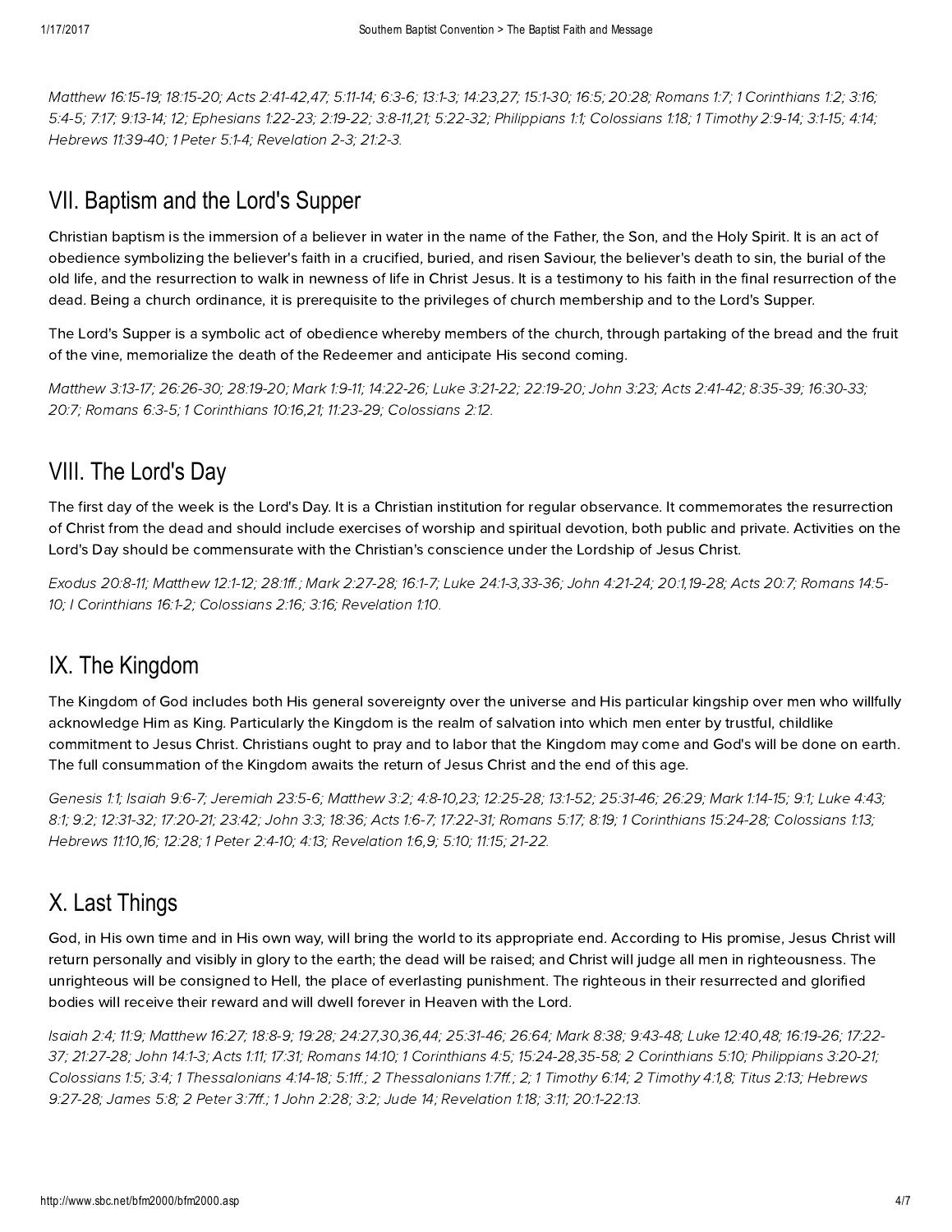### XI. Evangelism and Missions

It is the duty and privilege of every follower of Christ and of every church of the Lord Jesus Christ to endeavor to make disciples of all nations. The new birth of man's spirit by God's Holy Spirit means the birth of love for others. Missionary effort on the part of all rests thus upon a spiritual necessity of the regenerate life, and is expressly and repeatedly commanded in the teachings of Christ. The Lord Jesus Christ has commanded the preaching of the gospel to all nations. It is the duty of every child of God to seek constantly to win the lost to Christ by verbal witness undergirded by a Christian lifestyle, and by other methods in harmony with the gospel of Christ.

[Genesis](http://biblia.com/bible/hcsb/Genesis%2012.1-3) 12:1-3; [xodus](http://biblia.com/bible/hcsb/Exodus%2019.5-6) 19:5-6; [Isaiah](http://biblia.com/bible/hcsb/Isaiah%206.1-8) 6:1-8; [Matthew](http://biblia.com/bible/hcsb/Matthew%209.37-38) 9:37-38; [10:5-15](http://biblia.com/bible/hcsb/Matthew%2010.5-15); [13:18-30,](http://biblia.com/bible/hcsb/Matthew%2013.18-30) [37-43;](http://biblia.com/bible/hcsb/Matthew%2013.37-43) [16:19;](http://biblia.com/bible/hcsb/Matthew%2016.19) [22:9-10;](http://biblia.com/bible/hcsb/Matthew%2022.9-10) [24:14](http://biblia.com/bible/hcsb/Matthew%2024.14); [28:18-20;](http://biblia.com/bible/hcsb/Matthew%2028.18-20) Luke [10:1-18](http://biblia.com/bible/hcsb/Luke%2010.1-18); [24:46-53;](http://biblia.com/bible/hcsb/Luke%2024.46-53) John [14:11-12;](http://biblia.com/bible/hcsb/John%2014.11-12) [15:7-8](http://biblia.com/bible/hcsb/John%2015.7-8),[16;](http://biblia.com/bible/hcsb/John%2015.16) [17:15](http://biblia.com/bible/hcsb/John%2017.15); [20:21](http://biblia.com/bible/hcsb/John%2020.21); [Acts](http://biblia.com/bible/hcsb/Acts%201.8) 1:8; [2](http://biblia.com/bible/hcsb/Acts%201.2); [8:26-40;](http://biblia.com/bible/hcsb/Acts%208.26-40) [10:42-48;](http://biblia.com/bible/hcsb/Acts%2010.42-48) [13:2-3;](http://biblia.com/bible/hcsb/Acts%2013.2-3) [Romans](http://biblia.com/bible/hcsb/Romans%2010.13-15) 10:13-15; E[phesians](http://biblia.com/bible/hcsb/Ephesians%203.1-11) 3:1-11; 1 [Thessalonians](http://biblia.com/bible/hcsb/1%20Thessalonians%201.8) 1:8; 2 [Timoth](http://biblia.com/bible/hcsb/2%20Timothy%204.5)y 4:5; Hebrews 2:1-3; [11:39-12:2;](http://biblia.com/bible/hcsb/Hebrews%2011.39-12.2) 1 Peter [2:4-10;](http://biblia.com/bible/hcsb/1%20Peter%202.4-10) [Revelation](http://biblia.com/bible/hcsb/Revelation%2022.17) 22:17.

### XII. Education

Christianity is the faith of enlightenment and intelligence. In Jesus Christ abide all the treasures of wisdom and knowledge. All sound learning is, therefore, a part of our Christian heritage. The new birth opens all human faculties and creates a thirst for knowledge. Moreover, the cause of education in the Kingdom of Christ is co-ordinate with the causes of missions and general benevolence, and should receive along with these the liberal support of the churches. An adequate system of Christian education is necessary to a complete spiritual program for Christ's people.

In Christian education there should be a proper balance between academic freedom and academic responsibility. Freedom in any orderly relationship of human life is always limited and never absolute. The freedom of a teacher in a Christian school, college, or seminary is limited by the pre-eminence of Jesus Christ, by the authoritative nature of the Scriptures, and by the distinct purpose for which the school exists.

[Deuteronom](http://biblia.com/bible/hcsb/Deuteronomy%204.1)y 4:1,[5,](http://biblia.com/bible/hcsb/Deuteronomy%204.5)[9,](http://biblia.com/bible/hcsb/Deuteronomy%204.9)[14](http://biblia.com/bible/hcsb/Deuteronomy%204.14); [6:1-10;](http://biblia.com/bible/hcsb/Deuteronomy%206.1-10) [31:12-13](http://biblia.com/bible/hcsb/Deuteronomy%2031.12-13); [Nehemiah](http://biblia.com/bible/hcsb/Nehemiah%208.1-8) 8:1-8; Job [28:28](http://biblia.com/bible/hcsb/Job%2028.28); [Psalms](http://biblia.com/bible/hcsb/Psalms%2019.7ff) 19:7ff.; [119:11](http://biblia.com/bible/hcsb/Psalms%20119.11); Proverbs 3:13ff.; [4:1-10](http://biblia.com/bible/hcsb/Proverbs%204.1-10); [8:1-7,](http://biblia.com/bible/hcsb/Proverbs%208.1-7)[11;](http://biblia.com/bible/hcsb/Proverbs%208.11) [15:14;](http://biblia.com/bible/hcsb/Proverbs%2015.14) E[cclesiastes](http://biblia.com/bible/hcsb/Ecclesiastes%207.19) 7:19; [Matthew](http://biblia.com/bible/hcsb/Matthew%205.2) 5:2; [7:24ff](http://biblia.com/bible/hcsb/Matthew%207.24ff).; [28:19-20](http://biblia.com/bible/hcsb/Matthew%2028.19-20); [Luke](http://biblia.com/bible/hcsb/Luke%202.40) 2:40; 1 [Corinthians](http://biblia.com/bible/hcsb/1%20Corinthians%201.18-31) 1:18-31; E[phesians](http://biblia.com/bible/hcsb/Ephesians%204.11-16) 4:11-16; [Philippians](http://biblia.com/bible/hcsb/Philippians%204.8) 4:8; Colossians 2:3,[8-9](http://biblia.com/bible/hcsb/Colossians%202.8-9): 1 [Timoth](http://biblia.com/bible/hcsb/2%20Timothy%202.15)y 1:3-7; 2 Timothy 2:15; [3:14-17;](http://biblia.com/bible/hcsb/2%20Timothy%203.14-17) Hebrews 5:12-6:3; [James](http://biblia.com/bible/hcsb/James%201.5) 1:5; [3:17](http://biblia.com/bible/hcsb/James%203.17).

#### XIII. Stewardship

God is the source of all blessings, temporal and spiritual; all that we have and are we owe to Him. Christians have a spiritual debtorship to the whole world, a holy trusteeship in the gospel, and a binding stewardship in their possessions. They are therefore under oligation to serve Him with their time, talents, and material possessions; and should recognize all these as entrusted to them to use for the glory of God and for helping others. According to the Scriptures, Christians should contribute of their means cheerfully, regularly, systematically, proportionately, and liberally for the advancement of the Redeemer's cause on earth.

[Genesis](http://biblia.com/bible/hcsb/Genesis%2014.20) 14:20; Leviticus [27:30-32](http://biblia.com/bible/hcsb/Leviticus%2027.30-32); [Deuteronom](http://biblia.com/bible/hcsb/Deuteronomy%208.18)y 8:18; [Malachi](http://biblia.com/bible/hcsb/Malachi%203.8-12) 3:8-12; [Matthew](http://biblia.com/bible/hcsb/Matthew%206.1-4) 6:1-4[,19-21;](http://biblia.com/bible/hcsb/Matthew%206.19-21) [19:21;](http://biblia.com/bible/hcsb/Matthew%2019.21) [23:23](http://biblia.com/bible/hcsb/Matthew%2023.23); [25:14-29](http://biblia.com/bible/hcsb/Matthew%2025.14-29); Luke [12:16-21,](http://biblia.com/bible/hcsb/Luke%2012.16-21)[42](http://biblia.com/bible/hcsb/Luke%2012.42); [16:1-13;](http://biblia.com/bible/hcsb/Luke%2016.1-13) Acts [2:44-47;](http://biblia.com/bible/hcsb/Acts%202.44-47) [5:1-11;](http://biblia.com/bible/hcsb/Acts%205.1-11) [17:24-25](http://biblia.com/bible/hcsb/Acts%2017.24-25); [20:35;](http://biblia.com/bible/hcsb/Acts%2020.35) [Romans](http://biblia.com/bible/hcsb/Romans%206.6-22) 6:6-22; [12:1-2](http://biblia.com/bible/hcsb/Romans%2012.1-2); 1 [Corinthians](http://biblia.com/bible/hcsb/1%20Corinthians%204.1-2) 4:1-2; [6:19-20;](http://biblia.com/bible/hcsb/1%20Corinthians%206.19-20) [12](http://biblia.com/bible/hcsb/1%20Corinthians%206.12); [16:1-4;](http://biblia.com/bible/hcsb/1%20Corinthians%2016.1-4) 2 Corinthians 8-9; 12:15; [Philippians](http://biblia.com/bible/hcsb/Philippians%204.10-19) 4:10-19; 1 Peter [1:18-19](http://biblia.com/bible/hcsb/1%20Peter%201.18-19).

# XIV. Cooperation

Christ's people should, as occasion requires, organize such associations and conventions as may best secure cooperation for the great objects of the Kingdom of God. Such organizations have no authority over one another or over the churches. They are voluntary and advisory bodies designed to elicit, combine, and direct the energies of our people in the most effective manner. Members of New Testament churches should cooperate with one another in carrying forward the missionary,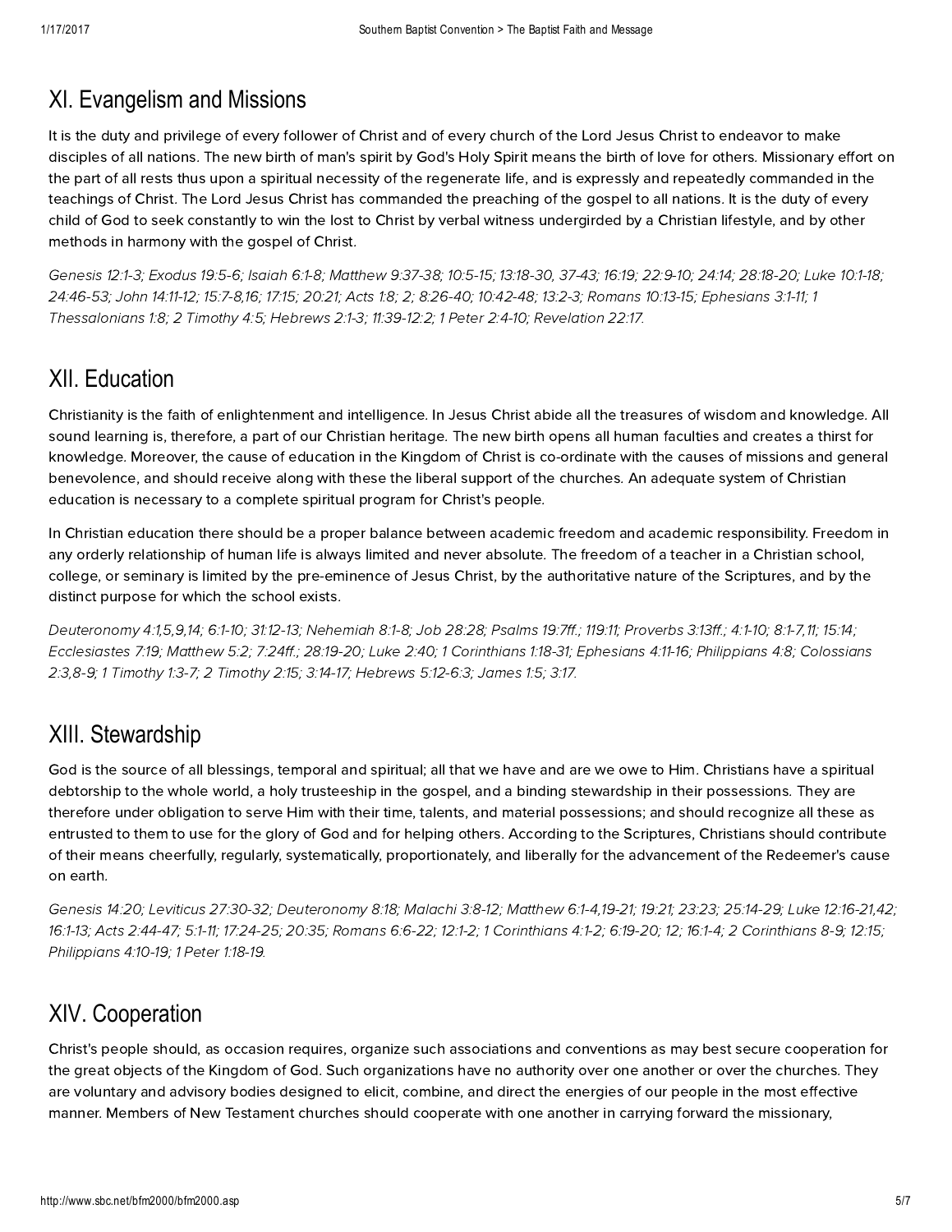educational, and benevolent ministries for the extension of Christ's Kingdom. Christian unity in the New Testament sense is spiritual harmony and voluntary cooperation for common ends by various groups of Christ's people. Cooperation is desirable between the various Christian denominations, when the end to be attained is itself justified, and when such cooperation involves no violation of conscience or compromise of loyalty to Christ and His Word as revealed in the New Testament.

E[xodus](http://biblia.com/bible/hcsb/Exodus%2017.12) 17:12; [18:17ff](http://biblia.com/bible/hcsb/Exodus%2018.17ff).; [Judges](http://biblia.com/bible/hcsb/Judges%207.21) 7:21; Ezra [1:3-4;](http://biblia.com/bible/hcsb/Ezra%201.3-4) [2:68-69;](http://biblia.com/bible/hcsb/Ezra%202.68-69) [5:14-15](http://biblia.com/bible/hcsb/Ezra%205.14-15); Nehemiah 4; 8:1-5; [Matthew](http://biblia.com/bible/hcsb/Matthew%2010.5-15) 10:5-15; [20:1-16](http://biblia.com/bible/hcsb/Matthew%2020.1-16); [22:1-10;](http://biblia.com/bible/hcsb/Matthew%2022.1-10) [28:19-20;](http://biblia.com/bible/hcsb/Matthew%2028.19-20) Mark 2:3; [Luke](http://biblia.com/bible/hcsb/Luke%2010.1ff) 10:1ff.; Acts [1:13-14;](http://biblia.com/bible/hcsb/Acts%201.13-14) [2:1ff.](http://biblia.com/bible/hcsb/Acts%202.1ff); [4:31-37;](http://biblia.com/bible/hcsb/Acts%204.31-37) [13:2-3](http://biblia.com/bible/hcsb/Acts%2013.2-3); [15:1-35](http://biblia.com/bible/hcsb/Acts%2015.1-35); 1 [Corinthians](http://biblia.com/bible/hcsb/1%20Corinthians%201.10-17) 1:10-17; [3:5-15;](http://biblia.com/bible/hcsb/1%20Corinthians%203.5-15) [12](http://biblia.com/bible/hcsb/1%20Corinthians%203.12); 2 [Corinthians](http://biblia.com/bible/hcsb/Mark%202.3) 8-9; [Galatians](http://biblia.com/bible/hcsb/Galatians%201.6-10) 1:6-10; [phesians](http://biblia.com/bible/hcsb/Ephesians%204.1-16) 4:1-16; [Philippians](http://biblia.com/bible/hcsb/Philippians%201.15-18) 1:15-18.

#### XV. The Christian and the Social Order

All Christians are under obligation to seek to make the will of Christ supreme in our own lives and in human society. Means and methods used for the improvement of society and the establishment of righteousness among men can be truly and permanently helpful only when they are rooted in the regeneration of the individual by the saving grace of God in Jesus Christ. In the spirit of Christ, Christians should oppose racism, every form of greed, selfishness, and vice, and all forms of sexual immorality, including adultery, homosexuality, and pornography. We should work to provide for the orphaned, the needy, the abused, the aged, the helpless, and the sick. We should speak on behalf of the unborn and contend for the sanctity of all human life from conception to natural death. Every Christian should seek to bring industry, government, and society as a whole under the sway of the principles of righteousness, truth, and brotherly love. In order to promote these ends Christians should be ready to work with all men of good will in any good cause, always being careful to act in the spirit of love without compromising their loyalty to Christ and His truth.

E[xodus](http://biblia.com/bible/hcsb/Exodus%2020.3-17) 20:3-17; [Leviticus](http://biblia.com/bible/hcsb/Leviticus%206.2-5) 6:2-5; [D](http://biblia.com/bible/hcsb/Matthew%2022.36-40)[euteronom](http://biblia.com/bible/hcsb/Deuteronomy%2010.12)y 10:12; [27:17](http://biblia.com/bible/hcsb/Deuteronomy%2027.17); [Psalm](http://biblia.com/bible/hcsb/Psalm%20101.5) 101:5; [Micah](http://biblia.com/bible/hcsb/Micah%206.8) 6:8; [Zechariah](http://biblia.com/bible/hcsb/Zechariah%208.16) 8:16; [Matthew](http://biblia.com/bible/hcsb/Matthew%205.13-16) 5:13-16[,43-48](http://biblia.com/bible/hcsb/Matthew%205.43-48); 22:36-40; [25:35](http://biblia.com/bible/hcsb/Matthew%2025.35); Mark [1:29-34](http://biblia.com/bible/hcsb/Mark%201.29-34); [2:3ff.](http://biblia.com/bible/hcsb/Mark%202.3ff); [10:21](http://biblia.com/bible/hcsb/Mark%2010.21); Luke [4:18-21](http://biblia.com/bible/hcsb/Luke%204.18-21); [10:27-37;](http://biblia.com/bible/hcsb/Luke%2010.27-37) [20:25;](http://biblia.com/bible/hcsb/Luke%2020.25) [John](http://biblia.com/bible/hcsb/John%2015.12) 15:12; [17:15;](http://biblia.com/bible/hcsb/John%2017.15) Romans 12–14; [1Corinthians](http://biblia.com/bible/hcsb/1Corinthians%205.9-10) 5:9-10; [6:1-7](http://biblia.com/bible/hcsb/1Corinthians%206.1-7); 7:20- 24; [10:23-11:1](http://biblia.com/bible/hcsb/1Corinthians%2010.23-11.1); [Galatians](http://biblia.com/bible/hcsb/Galatians%203.26-28) 3:26-28; E[phesians](http://biblia.com/bible/hcsb/Ephesians%206.5-9) 6:5-9; [Colossians](http://biblia.com/bible/hcsb/Colossians%203.12-17) 3:12-17; 1 [Thessalonians](http://biblia.com/bible/hcsb/1Corinthians%207.20-24) 3:12; Philemon; [James](http://biblia.com/bible/hcsb/James%201.27) 1:27; [2:8](http://biblia.com/bible/hcsb/James%202.8).

#### XVI. Peace and War

It is the duty of Christians to seek peace with all men on principles of righteousness. In accordance with the spirit and teachings of Christ they should do all in their power to put an end to war.

The true remedy for the war spirit is the gospel of our Lord. The supreme need of the world is the acceptance of His teachings in all the affairs of men and nations, and the practical application of His law of love. Christian people throughout the world should pray for the reign of the Prince of Peace.

[Isaiah](http://biblia.com/bible/hcsb/Isaiah%202.4) 2:4; [Matthew](http://biblia.com/bible/hcsb/Matthew%205.9) 5:9[,38-48](http://biblia.com/bible/hcsb/Matthew%205.38-48); [6:33;](http://biblia.com/bible/hcsb/Matthew%206.33) [26:52;](http://biblia.com/bible/hcsb/Matthew%2026.52) Luke [22:36](http://biblia.com/bible/hcsb/Luke%2022.36)[,38](http://biblia.com/bible/hcsb/Luke%2022.38); [Romans](http://biblia.com/bible/hcsb/Romans%2012.18-19) 12:18-19; [13:1-7;](http://biblia.com/bible/hcsb/Romans%2013.1-7) [14:19;](http://biblia.com/bible/hcsb/Romans%2014.19) [Herews](http://biblia.com/bible/hcsb/Hebrews%2012.14) 12:14; [James](http://biblia.com/bible/hcsb/James%204.1-2) 4:1-2.

# XVII. Religious Liberty

God alone is Lord of the conscience, and He has left it free from the doctrines and commandments of men which are contrary to His Word or not contained in it. Church and state should be separate. The state owes to every church protection and full freedom in the pursuit of its spiritual ends. In providing for such freedom no ecclesiastical group or denomination should be favored by the state more than others. Civil government being ordained of God, it is the duty of Christians to render loyal obedience thereto in all things not contrary to the revealed will of God. The church should not resort to the civil power to carry on its work. The gospel of Christ contemplates spiritual means alone for the pursuit of its ends. The state has no right to impose penalties for religious opinions of any kind. The state has no right to impose taxes for the support of any form of religion. A free church in a free state is the Christian ideal, and this implies the right of free and unhindered access to God on the part of all men, and the right to form and propagate opinions in the sphere of religion without interference by the civil power.